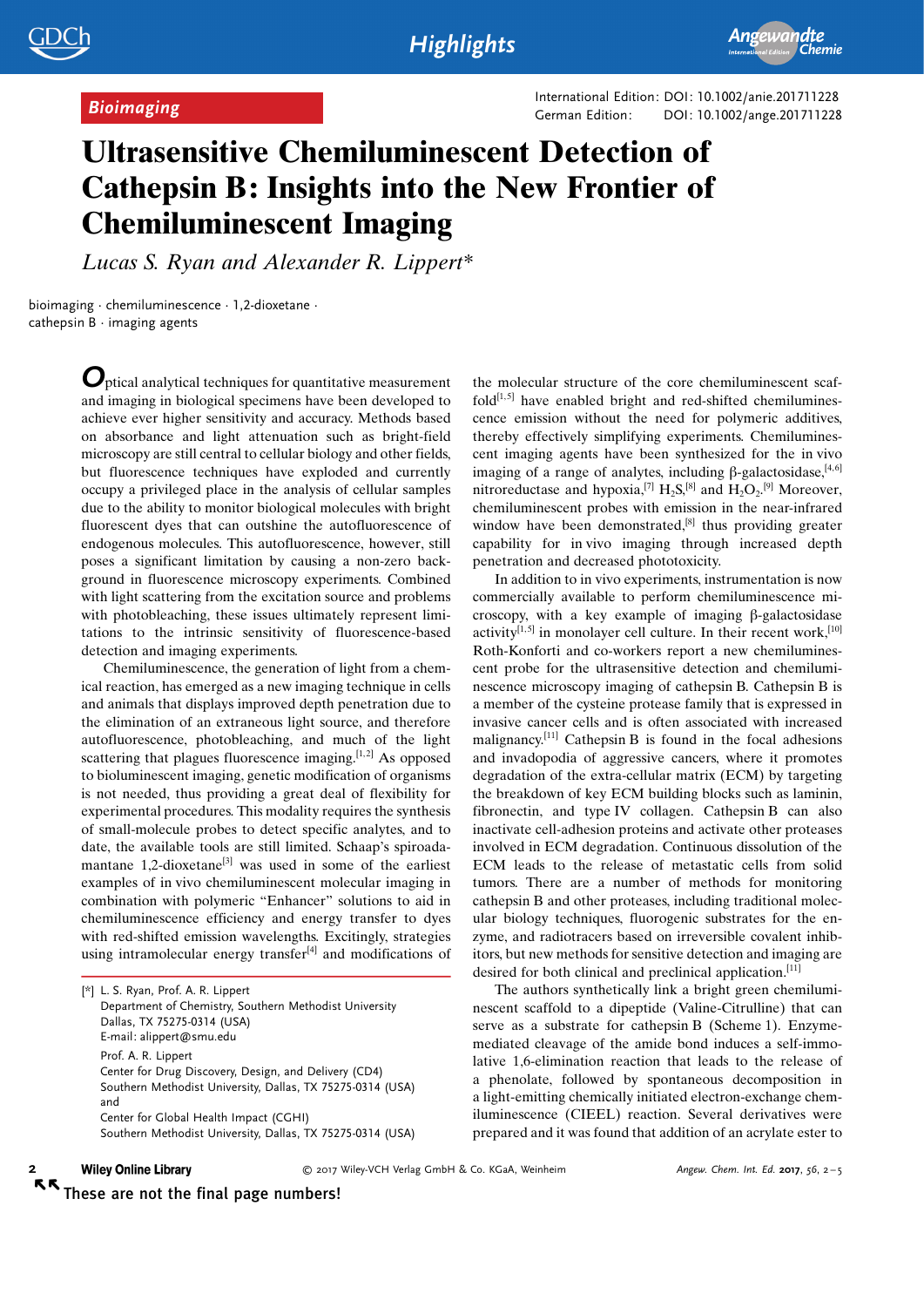

Scheme 1. Design of probe 4 for the chemiluminescence detection of cathepsin B activity.

the chemiluminescent core (probe 2) increased the chemiluminescent emission by 18-fold. Furthermore, probe 4, which was synthesized by linking the dipeptide recognition motif to a triply charged tumor-targeting peptide sequence (CGKRK), showed the best performance due to better solubility and cellular uptake, with an additional 4.5-fold improvement in chemiluminescent emission versus probe 2. These probes have a peak chemiluminescence emission within the first two hours of incubation with the enzyme, and a tailing glow that persists for up to eight hours. An LV200 Olympus microscope was used to acquire chemiluminescence microscopy images of probe 4 in mammalian cells, where a chemiluminescent signal was observed in RAW 264.7 and CT26 cells that express cathepsin B, but not in 3T3 fibroblast cells, which do not. Finally, the authors directly compared their chemiluminescent probe to a known fluorogenic substrate (Z-Val-Cit-PABA-7HC) and show a 16,000-fold improvement in sensitivity.

This highlights the key advance reported in this paper and showcases an important advantage of chemiluminescence over fluorescence: a reduction in background signal caused by autofluorescence and light scattering that leads to drastic improvements in the signal-to-noise ratio. A similar phenomenon can readily be observed with the naked eye by anyone who has ever stared up at the night sky. In a bustling city, the moon and a few bright stars may be visible, but light pollution from cars, buildings and street lamps obscures the finer details. This light pollution is caused by scattering of the light from the city off of the atmosphere, which generates a high background and drowns out much of the information coming at us from the deepest reaches of the cosmos. Far from the city, by contrast, the light of the cosmos paints a more vivid picture, with uncountable stars adorning the night sky and the disk of our home galaxy stretched overhead. Reducing the background caused by the city lights allows our eyes to see a truer and more detailed picture of the universe. This same idea holds true for optical imaging of biological systems, and chemiluminescence provides great opportunities for clarity since the background "light pollution" is largely eliminated. Each chemiluminescent molecule is its own source of light, and shows good contrast against a dark background, just like the brilliant picture of a clear night sky.

While this dramatic increase in in vitro sensitivity versus a fluorogenic cathepsin B substrate is certainly a significant advance, questions remain and more work is needed to validate the reported probe 4 as a reliable tool for measuring protease activity in living cells. How selective is probe 4 for cathepsin B? Is it possible that the signal is due solely to a difference in cellular uptake between cancerous and noncancerous cells? Could there be other factors that cause the chemiluminescence signal in cells? How robust and reproducible are these results? Can cathepsin B activity be absolutely or relatively quantified? In order to fully address these questions and establish probe 4 as a useful tool, future experiments with a higher number of biological replicates, quantification, and careful controls need to be performed. These experiments will help to fully validate the significance of the results, which are critical for the wide-spread adoption of any analytical method.

Nevertheless, the chemical advances reported here<sup>[10]</sup> and in previous work $[4, 5, 9]$  represent exciting developments in the field and will surely enable productive future research. Bright chemiluminescent scaffolds with emission wavelengths that span the visible spectrum could enable multiplexed chemiluminescence imaging of complex systems, and the number of fully validated chemiluminescent probes to detect biologically relevant species will surely expand. As more laboratories begin to use these probes to address biological questions, a greater understanding of the factors needed to provide robust and reliable data will emerge to help scientists navigate this new frontier of chemiluminescence imaging.

### Acknowledgements

L.S.R. is supported by a NASA Texas Space Grant Consortium Graduate Fellowship. A.R.L. thanks the NSF (CHE-1653474) for funding.

## Conflict of interest

A.R.L. declares a financial stake in Biolum Sciences, LLC, a company aiming to develop a device for home monitoring of asthma.

- [1] A. R. Lippert, *[ACS Cent. Sci.](https://doi.org/10.1021/acscentsci.7b00107)* **2017**, 3, 269-271.
- [2] N. Hananya, D. Shabat, Angew. Chem. Int. Ed. 2017, [https://doi.](https://doi.org/10.1002/anie.201706969) [org/10.1002/anie.201706969](https://doi.org/10.1002/anie.201706969); Angew. Chem. 2017, [https://doi.org/](https://doi.org/10.1002/ange.201706969) [10.1002/ange.201706969](https://doi.org/10.1002/ange.201706969).
- [3] A. P. Schaap, R. S. Handley, B. P. Giri, [Tetrahedron Lett.](https://doi.org/10.1016/S0040-4039(00)95878-7) 1987, 28[, 935 – 938.](https://doi.org/10.1016/S0040-4039(00)95878-7)
- [4] N. Hananya, A. Eldar-Boock, C. R. Bauer, R. Satchi-Fainaro, D. Shabat, [J. Am. Chem. Soc.](https://doi.org/10.1021/jacs.6b09173) 2016, 138, 13438 – 13446.
- [5] O. Green, T. Eilon, N. Hananya, S. Gutkin, C. R. Bauer, D. Shabat, [ACS Cent. Sci.](https://doi.org/10.1021/acscentsci.7b00058) 2017, 3, 349 – 358.
- [6] L. Liu, R. P. Mason, [PLoS One](https://doi.org/10.1371/journal.pone.0012024) 2010, 5, e12024.
- [7] J. Cao, J. Campbell, L. Liu, R. P. Mason, A. R. Lippert, [Anal.](https://doi.org/10.1021/acs.analchem.6b01096) Chem. 2016, 88[, 4995 – 5002](https://doi.org/10.1021/acs.analchem.6b01096).

Angew. Chem. Int. Ed. 2017,  $56$ ,  $2-5$ 

2017 Wiley-VCH Verlag GmbH & Co. KGaA, Weinheim [www.angewandte.org](http://www.angewandte.org) 3

These are not the final page numbers!  $\overline{\mathbf{z}}$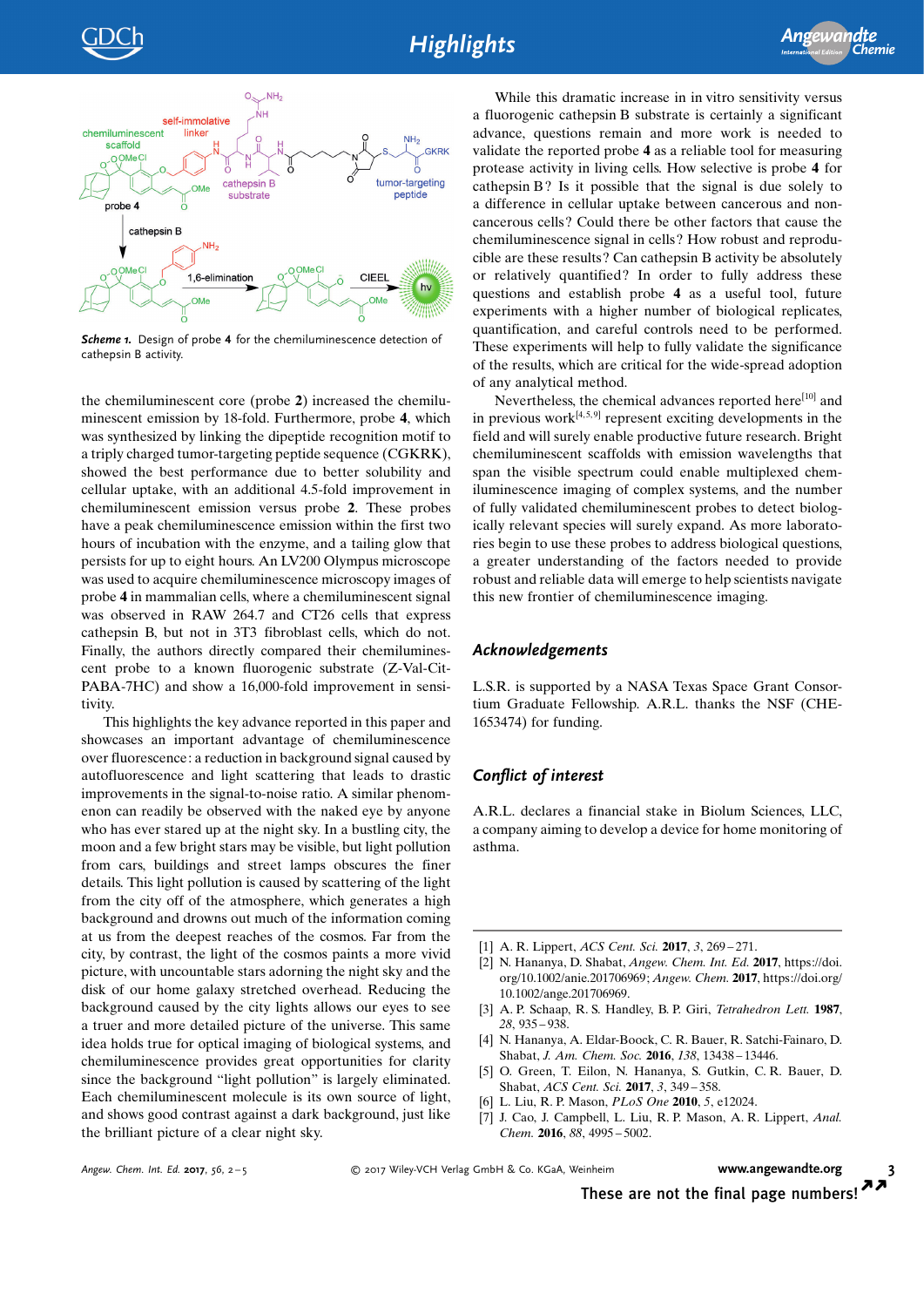

- [8] J. Cao, R. Lopez, J. M. Thacker, J. Y. Moon, C. Jiang, S. N. S. Morris, J. H. Bauer, P. Tao, R. P. Mason, A. R. Lippert, [Chem.](https://doi.org/10.1039/C4SC03516J) Sci. 2015, 6[, 1979 – 1985.](https://doi.org/10.1039/C4SC03516J)
- [9] O. Green, S. Gnaim, R. Blau, A. Eldar-Boock, R. Satchi-Fainaro, D. Shabat, [J. Am. Chem. Soc.](https://doi.org/10.1021/jacs.7b08446) 2017, 139, 13243 – 12348.
- [10] M. E. Roth-Konforti, C. R. Bauer, D. Shabat, Angew. Chem. Int. Ed. 2017, 56, 15633 – 15638; Angew. Chem. 2017, 129, 15839 – 15844.

[11] R. Löser, J. Pietzsch, Front. Chem. 2015, 3, 37.

Manuscript received: November 1, 2017 Version of record online:  $\blacksquare$   $\blacksquare$ ,  $\blacksquare$ 

KK These are not the final page numbers!